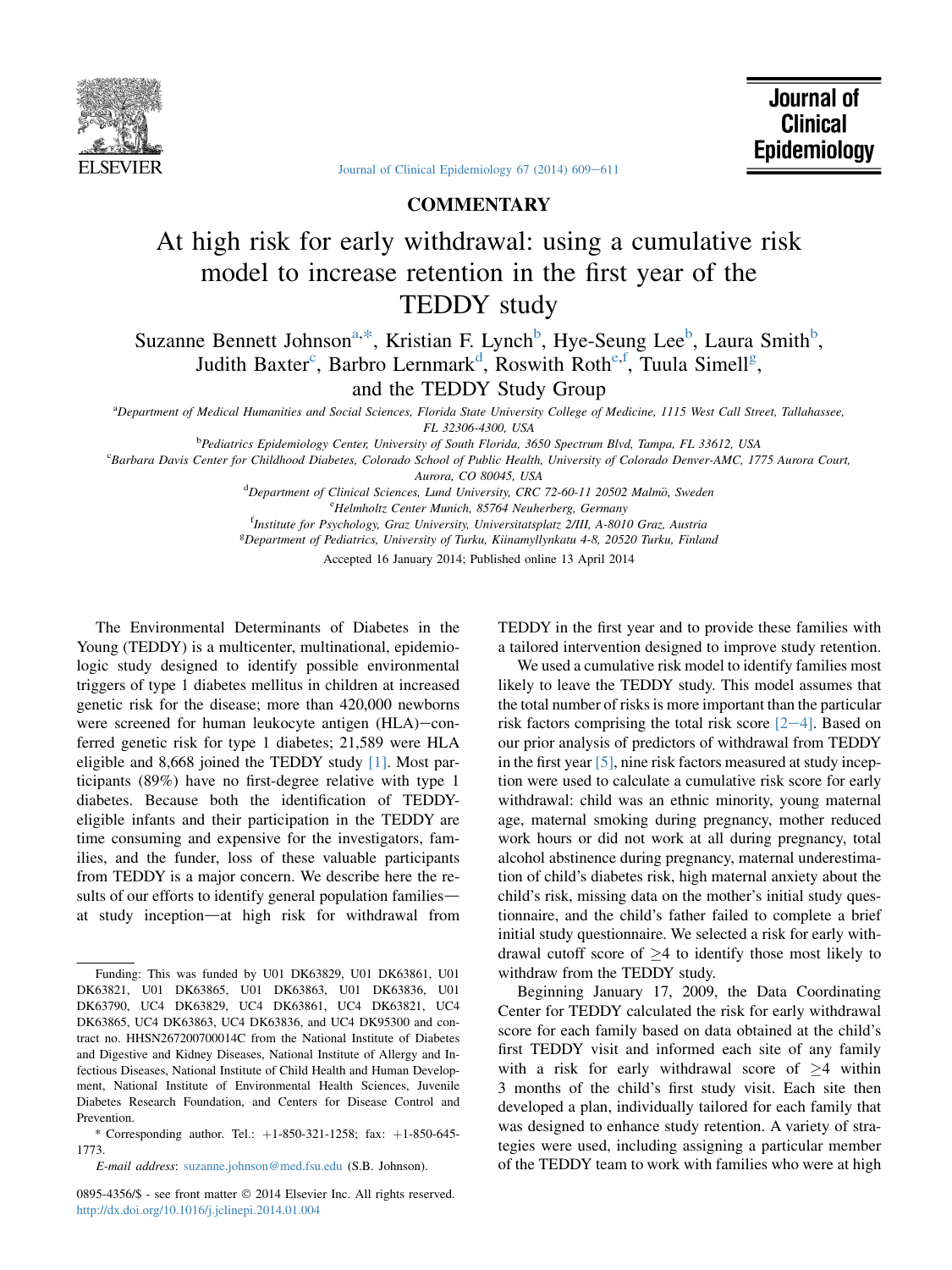<span id="page-1-0"></span>Table 1. Percent of general population participants withdrawing from TEDDY in the first year, before and after high risk for early withdrawal score notification with tailored intervention was initiated

| All participants         |                           |         |             |                              |                               |
|--------------------------|---------------------------|---------|-------------|------------------------------|-------------------------------|
| <b>Cohort</b>            | Risk for early withdrawal | Total N | % Withdrawn | Within-cohort P-value        | Between-cohort P-value        |
| Comparison (C)           |                           |         |             |                              |                               |
| No risk notification and | Low (score $<$ 4)         | 1,053   | 4.8         |                              | C low vs. 1 low: 0.161        |
| no tailored intervention | High (score $>4$ )        | 426     | 12.7        | C high vs. C low: $< 0.0001$ | C high vs. I high: $< 0.0001$ |
| Intervention (I)         |                           |         |             |                              |                               |
| Risk notification plus   | Low (score $<$ 4)         | 1,204   | 3.7         |                              |                               |
| tailored intervention    | High (score $>4$ )        | 524     | 4.4         | 1 high vs. 1 low: 0.467      |                               |
| US participants          |                           |         |             |                              |                               |
| Cohort                   | Withdrawal risk           | Total N | % Withdrawn | Within-cohort P-value        | Between-cohort P-value        |
| Comparison (C)           |                           |         |             |                              |                               |
| No risk notification and | Low (score $<$ 4)         | 485     | 4.3         |                              | C low ys. 1 low: 0.030        |
| no tailored intervention | High (score $>4$ )        | 248     | 11.7        | C high vs. C low: $< 0.0001$ | C high vs. I high: $< 0.0001$ |
| Intervention (I)         |                           |         |             |                              |                               |
| Risk notification plus   | Low (score $<$ 4)         | 552     | 2.0         |                              |                               |
| tailored intervention    | High (score $>4$ )        | 294     | 3.7         | 1 high vs. 1 low: 0.128      |                               |
| European participants    |                           |         |             |                              |                               |
| Cohort                   | Withdrawal risk           | Total N | % Withdrawn | Within-cohort P-value        | Between-cohort P-value        |
| Comparison (C)           |                           |         |             |                              |                               |
| No risk notification and | Low (score $<$ 4)         | 568     | 5.3         |                              | C low vs. 1 low: 0.862        |
| no tailored intervention | High (score $>4$ )        | 178     | 14.0        | C high vs. C low: $< 0.0001$ | C high vs. I high: 0.002      |
| Intervention (I)         |                           |         |             |                              |                               |
| Risk notification plus   | Low (score $\lt 4$ )      | 652     | 5.1         |                              |                               |
| tailored intervention    | High (score $>4$ )        | 230     | 5.2         | I high vs. I low: 0.926      |                               |

Abbreviation: TEDDY, The Environmental Determinants of Diabetes in the Young.

Statistical comparisons were conducted using the chi-square test.

risk for early withdrawal to provide consistency of interactions and enhance family engagement, hiring a retention coordinator who contacted the high-risk families between TEDDY visits to enhance rapport and increase a sense of support for the family, addressing individual family concerns (eg, childcare for other children in the family, timing of the TEDDY visit, transportation to the TEDDY clinic), and increased communications between TEDDY visits (eg, thank you notes, reminder postcards).

To evaluate the impact of this strategy, we compared the intervention cohort to the previous study cohort for whom there was no risk for early withdrawal score calculation or tailored intervention (Table 1). As expected, in the comparison cohort, the withdrawal rates were significantly higher in the high compared with the low risk for early withdrawal group. In the intervention cohort, the withdrawal rates were lower, and there was no significant difference between the high and low risk for early withdrawal groups. Separate analyses for the European and US sites highlight the consistency of these results. Comparisons across cohorts document the significant decline in withdrawal rates for individuals with risk for early withdrawal scores  $>4$  associated with risk notification followed by a tailored intervention. For the US sites, there was also a weaker but significant decline in withdrawal rates for the low-risk group (risk for early withdrawal score  $\langle 4 \rangle$  in the intervention cohort compared

with the low-risk group in the nonintervention comparison cohort.

We recognize that our findings are limited by the use of a pre-post rather than randomized study design. However, retaining these families in the TEDDY study was so important that we elected to apply the intervention to all high-risk families rather than randomly assigning them to an intervention or no intervention condition. We view the findings as promising and useful to others designing or implementing similar epidemiologic studies. To our knowledge, there have been no other attempts to use a cumulative risk model to identify study participants at risk for study withdrawal at study inception and to use this information to initiate efforts to improve retention. Individually tailored programs are demanding on study staff, and focusing such efforts on those at the highest risk for study withdrawal may be one cost-effective solution. Alternatively, such an approach could be used as exclusionary criteria at the time of study enrollment, recognizing the limitations such an approach would place on the generalizability of study findings.

## References

- [1] [The TEDDY Study Group. The Environmental Determinants of Dia](http://refhub.elsevier.com/S0895-4356(14)00029-8/sref1)[betes in the Young \(TEDDY\) study: study design. Pediatr Diabetes](http://refhub.elsevier.com/S0895-4356(14)00029-8/sref1) 2007:8:286-98.
- [2] [Gerard JM, Buehler C. Cumulative environmental risk and youth](http://refhub.elsevier.com/S0895-4356(14)00029-8/sref2) problem behavior. J Marriage Fam  $2004;66:702-20$ .